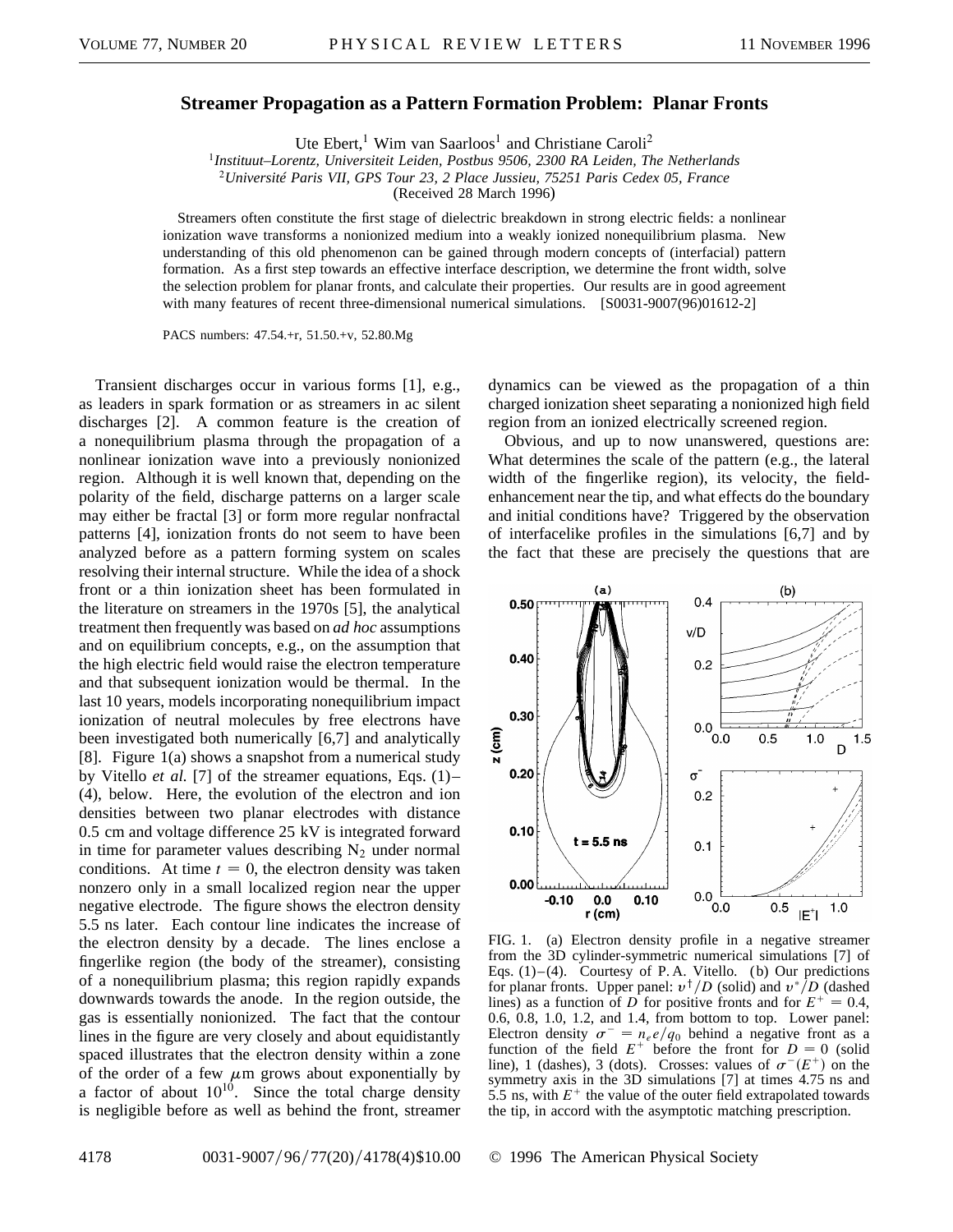studied in the field of interfacial pattern formation for, e.g., dendrites and viscous fingers [9], we show here that pattern formation concepts provide a systematic route to unravel precisely these aspects.

(i) For planar fronts, we trace the "great defect," "the inability of the theory to determine a value for the wave speed"  $[5(c)]$ , to the fact that streamers are an example of *front propagation into unstable states* in virtually all models analyzed [5,8]. For such problems, it is well known that the velocity cannot be obtained just by analyzing uniformly translating fronts using standard methods. In the field of pattern formation, the mechanism of *dynamical front selection* has been understood in the last decade [10,11]. In this paper, we show that this allows us to derive all essential properties of planar fronts for the model of the recent simulations [6,7].

(ii) Clearly, an analysis of planar streamer fronts does not suffice to explain the *global* questions of pattern formation posed above, such as the field enhancement in front of the streamer head or the radius of curvature of the tip. However, both the simulations [6,7] and our analysis show that the propagating charge sheet is only a few  $\mu$ m thick, while the tip radius and the electrode spacing are of order mm or more. This separation of scales that makes simulations so demanding can be made into an analytical tool. Much of our present knowledge about similar problems like combustion fronts [12], thermal plumes [13], and chemical waves [14], etc., is based on an *effective interface description*. Such a physically appealing formulation can be systematically derived in a matched asymptotic expansion to lowest order in the ratio  $\ell_{\rm in}/\ell_{\rm out}$ , where the inner length scale  $\ell_{\rm in}$  is the thickness of the front (here the thickness of the charge sheet), and  $\ell_{\text{out}}$  the scale of the pattern, e.g., the tip radius. In the effective interface approach that we propose for streamers, the charge sheet can be viewed as a *weakly curved* locally almost planar front, since the thickness of the charge sheet is much smaller than its radius of curvature. As in the other problems, the importance of our planar front analysis therefore lies in the fact that, apart from curvature corrections, it provides a complete solution of the socalled inner problem.

(iii) In the nonionized region outside the streamer, the electrical potential  $\Phi$  obeys the Laplace equation,  $\nabla^2 \Phi =$ 0. Moreover, our analysis shows that the normal velocity of a negatively charged planar streamer front  $(v^*$  below) is a weakly nonlinear function of the field  $E^+ = -\nabla \Phi$ just ahead of it. Both features are reminiscent of the equations for other interfacial pattern forming problems like dendrites—e.g., the enhanced diffusion in front of a dendrite tip is analogous to the field enhancement in front of a streamer. Streamers will therefore be amenable to the same type of analysis [9,12,13]. Physically, we expect that the interface equations will take the form of a conservation equation for a charge sheet (involving transport terms along the sheet, a stretch term due to

interface curvature and a term associated with charge transport from the plasma behind), supplemented with an equation for the front speed that includes curvature corrections, and an equation for the degree of ionization created by the front which is not determined by any conservation law. The derivation of the appropriate equations is left to the future, as the analysis is far from trivial due to the coupling to the dynamics of the plasma, the fact that the electric field is typically not normal to the front, and the fact that in this fully nonequilibrium situation, the curvature corrections do not follow from simple thermodynamic considerations.

We now sketch our analysis [15] of planar fronts in the streamer model equations [6–8] that also underlie Fig. 1(a). The electron and ion densities  $n_e$ ,  $n_{+}$ , and the electric field  $E$  obey the balance equations

$$
\partial_t n_e + \nabla_{\mathbf{R}} \cdot \mathbf{j}_e = |n_e \mu_e \mathcal{I}| \alpha_0 e^{-E_0/|\mathcal{I}|}, \qquad (1)
$$

$$
\partial_t n_+ + \nabla_{\mathbf{R}} \cdot \mathbf{j}_+ = |n_e \mu_e \mathcal{L}| \alpha_0 e^{-E_0/|\mathcal{L}|}, \qquad (2)
$$

and the Poisson equation

$$
\nabla_{\mathbf{R}} \cdot \mathcal{I} = \frac{e}{\varepsilon_0} (n_+ - n_e). \tag{3}
$$

The electron and ion current densities  $\mathbf{j}_e$  and  $\mathbf{j}_+$  are

$$
\mathbf{j}_e = -n_e \mu_e \mathcal{I} - D_e \nabla_{\mathbf{R}} n_e, \quad \mathbf{j}_+ = 0, \tag{4}
$$

so that  $\mathbf{j}_e$  is the sum of a drift and a diffusion term, while the ion current  $\mathbf{j}_{+}$  is neglected, since the ions are much less mobile than the electrons. The right-hand sides of Eqs. (1) and (2) are source terms due to the ionization reaction: In high fields free electrons can generate free electrons and ions by impact on neutral molecules. The source term is given by the magnitude of the electron drift current times the target density times the effective ionization cross section; the rate constant  $\alpha_0$ has the dimension of an inverse length. The exponential function expresses that only in high fields electrons have a non-negligible probability to collect the ionization energy between collisions.

To identify the proper parameters for the behavior on the inner front scale, we note that in the simulations the fields just ahead of the front are of order of the threshold field  $E_0 = 2 \times 10^5$  V/cm in Eqs. (1) and (2). The larger the rate parameter  $\alpha_0$ , the more rapid the impact ionization will be, and the thinner the front region. The natural length scale for the width of the front will indeed turn out to be  $\alpha_0^{-1}$ , which is about 2.3  $\mu$ m in the simulations [6,7]. As the drift velocity of electrons in a field of order  $E_0$  is  $\mu_e E_0$ , the natural time scale for the motion of fronts is then  $t_0 = (\alpha_0 \mu_e E_0)^{-1}$  $(\approx 3 \times 10^{-12} \text{ s in } [6,7])$  and the natural scale for the charge density is  $q_0 = \varepsilon_0 \alpha_0 E_0$  ( $\approx 4.7 \times 10^{14}$  *e*/cm<sup>3</sup> in  $[6,7]$ .

For analyzing planar fronts, we now introduce dimensionless variables,  $x = X\alpha_0$ ,  $\tau = t/t_0$ ,  $E = \mathcal{E}/E_0$ ,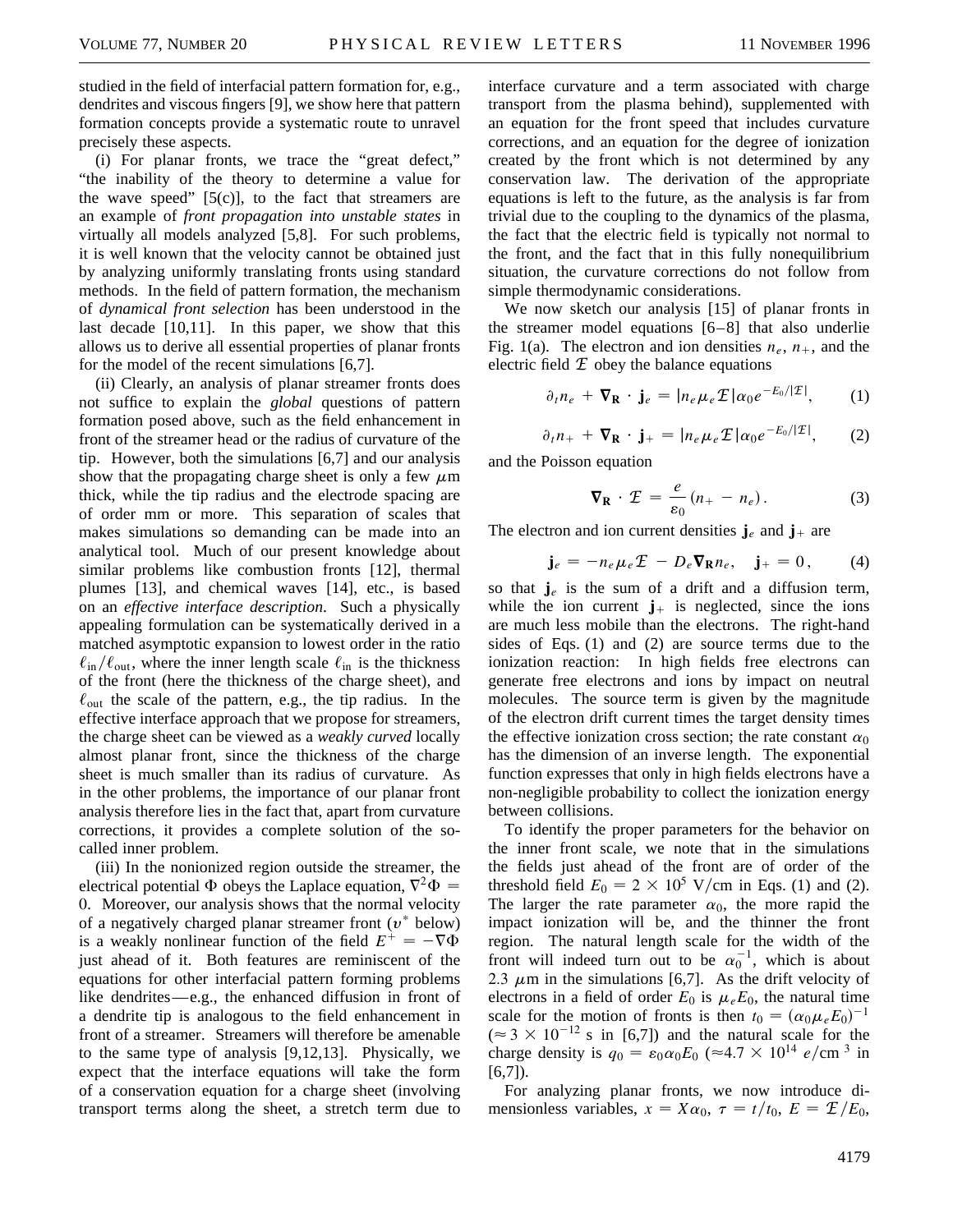the electron density  $\sigma = en_e/q_0$ , and the total charge density  $q = (n_{+} - n_{e})e/q_0$ . In these units, the *only* remaining dimensionless parameter is the dimensionless diffusion coefficient  $D = D_e \alpha_0 / \mu_e E_0$ . In the simulations for  $N_2$  [6,7], this value is about 0.1; for typical gases, *D* ranges from 0.1 to 0.3 [15]. In these variables, the charge conservation equation becomes from (1), (2), and (4),  $\partial_{\tau}q + \partial_{x}(\sigma E + D\partial_{x}\sigma) = 0$ . Upon combining this with the Poisson equation  $\partial_x E = q$  and integrating, we obtain

$$
\partial_{\tau} E = -\sigma E - D \partial_x \sigma . \qquad (5)
$$

Here the integration constant is zero because on the inner time and spatial scale the charge and electron densities vanish for  $x \to \infty$ , while  $E(x \to \infty) = E^+$  time independent. Equation (5) and the equation for the electron density,

$$
\partial_{\tau}\sigma = \partial_{x}(\sigma E) + D\partial_{x}^{2}\sigma + \sigma |E|e^{-1/|E|}, \qquad (6)
$$

together constitute the one-dimensional streamer equations. These equations have two important classes of steady state solutions: the ones with  $\sigma = 0$ ,  $E^+$  arbitrary, correspond to the nonionized state of the gas into which the front propagates. The ones with  $\sigma$  constant (denoted  $\sigma^-$ ) and  $E = 0$  correspond to the screened ionized state behind the front. It is straightforward to analyze the linear stability of these states with Fourier modes of the form  $e^{\omega \tau + i kx}$ . Physically, one expects the nonionized  $(+)$  state to be *unstable*: Any small electron density drifts in the field  $E^+$  and gets amplified due to impact ionization while the stabilization due to diffusion dominates only at short wavelengths. The corresponding dispersion relation  $\omega^+ = ikE^+ + |E^+|e^{-1/|E^+|} - D\tilde{k}^2$  confirms the long wavelength instability. It is easily checked that screening stabilizes the ionized  $(-)$  states at all wavelengths, and that  $\omega^- = - \sigma^- - Dk^2$ .

Propagating streamer fronts are therefore an example of *front propagation into an unstable state.* We thus follow the common path for such problems [10,11].

(a) As usual, one can demonstrate the existence of a continuous family of uniformly translating front solutions of the form  $\sigma(\xi)$  and  $E(\xi)$  with  $\xi = x - \nu \tau$ , parametrized by the velocity  $v$ . This is done by formulating the equations for  $\sigma(\xi)$  and  $E(\xi)$  as a flow in the phase space  $(\sigma, E, \sigma')$  with  $\xi$  playing the role of a timelike variable. A front profile then corresponds to a trajectory connecting one  $(-) = (\sigma^-, 0, 0)$  fixed point with one  $(+) = (0, E^+, 0)$  fixed point, and the existence and multiplicity of these can be studied with counting arguments [11]. The family of solutions can be obtained explicitly for *D* = 0 by writing Eq. (5) as  $v \partial_{\xi} \ln |E| = \sigma$ , by inserting this form into Eq. (6) and integrating: we then get  $\sigma[E] = v/(v + E) \int_{|E|}^{|E|+1} dx \exp(-1/x)$ . This determines the flow in phase space for  $D = 0$ .

(b) Physically acceptable front solutions must satisfy the additional constraint that the number densities  $n_e$ 

of electrons and  $n_+$  of ions be positive, i.e.,  $\sigma(\xi) \ge 0$ for all  $\xi$ .

(c) We can show that the condition ( b) entails a lower bound on the range of velocities. More precisely, one can show [15] that the velocity of physically admissible front solutions obey

$$
v \ge v_f = \max[v^*, v^{\dagger}] > 0, \tag{7}
$$

where  $v^{\dagger}$  is the fastest *nonlinear front* [11] if it exists. Nonlinear fronts correspond to strongly heteroclinic orbits in phase space: they reach the  $(+)$  fixed point along the eigendirection with the fastest contraction. The velocity  $v^* = -E^+ + 2\sqrt{D|E^+|} \exp(-1/|E^+|)$  is the value of the velocity  $\nu$  below which the eigenvalues describing the flow close to the  $(+)$  fixed point become complex, so that the  $\sigma(\xi)$  profiles violate (b) as they oscillate around zero far ahead of the front.

(d) Existing knowledge of front propagation  $[10,11]$ leads us to conjecture the following mechanism of front selection: *Fronts emerging from sufficiently localized initial conditions* [16] *converge asymptotically to the slowest physically acceptable front solution* y*<sup>f</sup> defined in* (7) [17].

We have investigated the existence of nonlinear  $(v^{\dagger})$ fronts analytically and numerically and checked the above conjecture about dynamical selection by direct numerical integration of Eqs. (5) and (6). Both qualitatively and quantitatively, our predictions reflect the strong asymmetry between fronts moving parallel and antiparallel to the field.

Fronts propagating parallel to the electron drift, i.e., into a field  $E^+ < 0$ , are *negatively charged.* Numerically we find no  $v^{\dagger}$  front solutions so that we predict the selected front velocity to be always the value  $v^*$  given under (c). Here diffusion and ionization help to raise the front velocity to a value somewhat larger than the electron drift velocity  $-E^+$ . The degree of ionization  $\sigma^-$  behind the front only weakly depends on *D*. The analytic result  $\sigma^- = \sigma[E = 0]$  for  $D = 0$  [see formula under (a)] [8] is independent of  $\nu$  and a good approximation for all physical values of  $D$ , as the lower panel of Fig.  $1(b)$ illustrates. Moreover, the values of  $\sigma^{-}(E^{+})$  extracted from the full 3D simulations of Vitello *et al.* [7] (crosses) are close to the values we calculate for planar streamer fronts.

Fronts screening a field  $E^+ > 0$  are *positively charged.* They can propagate only if diffusion overcomes the drift. As a result, for small *D* propagating fronts are extremely steep and slow. The front velocity vanishes like *D*, while both the spatial decay rate and the degree of ionization behind the front scale like  $1/D$ . In the limit  $D \rightarrow 0$ this singular behavior can be derived analytically [15]. For general *D*, we have predicted the front velocities  $v_f(E^+, D)$  numerically. They are shown in Fig. 1(b).

The numerical integration of the initial value problem fully supports all our predictions on the asymptotically